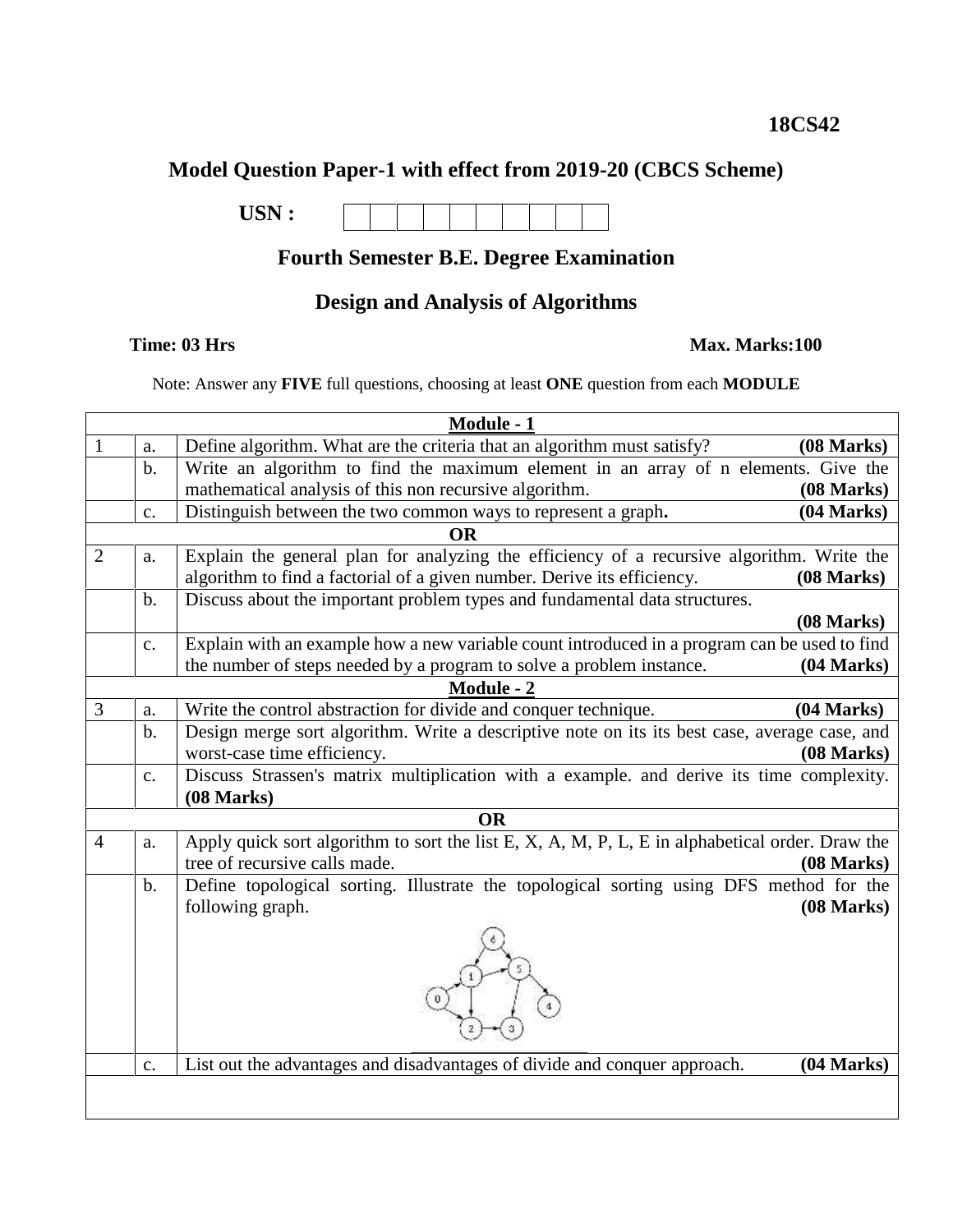|            |                                                             | Module - 3        |                                                                                                         |                |   |  |  |  |  |
|------------|-------------------------------------------------------------|-------------------|---------------------------------------------------------------------------------------------------------|----------------|---|--|--|--|--|
|            |                                                             |                   | Solve the following instance of greedy knapsack problem where $n=4$ , $m=10$ , $p = (40, 42, 25,$       | a.             | 5 |  |  |  |  |
| (06 Marks) |                                                             |                   | 12) and $w = (4, 7, 5, 3)$                                                                              |                |   |  |  |  |  |
|            |                                                             |                   | Write the problem statement for job sequencing with deadline? Let $n=5$ , profits (10, 3, 33, 11,       | $\mathbf b$ .  |   |  |  |  |  |
|            |                                                             |                   | 40) and deadlines $(3, 1, 1, 2, 2)$ . Find the optimal sequence of execution of job solution using      |                |   |  |  |  |  |
| (06 Marks) |                                                             |                   | greedy algorithm.                                                                                       |                |   |  |  |  |  |
| (08 Marks) |                                                             |                   | Define minimum cost spanning tree. Write Prim's algorithm to find minimum cost spanning<br>tree.        | $\mathbf{c}$ . |   |  |  |  |  |
|            |                                                             | <b>OR</b>         |                                                                                                         |                |   |  |  |  |  |
| (04 Marks) | Obtain the Huffman tree and the code for the following data |                   |                                                                                                         |                |   |  |  |  |  |
|            | <b>Frequencies</b>                                          | <b>Characters</b> |                                                                                                         |                |   |  |  |  |  |
|            | 10                                                          | a                 |                                                                                                         |                |   |  |  |  |  |
|            | 15                                                          | e                 |                                                                                                         |                |   |  |  |  |  |
|            | 12                                                          | $\mathbf{i}$      |                                                                                                         |                |   |  |  |  |  |
|            | 3                                                           | 0                 |                                                                                                         |                |   |  |  |  |  |
|            | $\overline{\mathcal{L}}$                                    | u                 |                                                                                                         |                |   |  |  |  |  |
|            | 13                                                          | ${\bf S}$         |                                                                                                         |                |   |  |  |  |  |
|            |                                                             | t                 |                                                                                                         |                |   |  |  |  |  |
| (08 Marks) |                                                             |                   | Write an algorithm to find single source shortest path for a graph G whose edge weights are<br>positive | $\mathbf b$ .  |   |  |  |  |  |
| (08 Marks) |                                                             |                   | Sort the given list of numbers using heap sort: 2, 9, 7, 6, 5, 8.                                       |                |   |  |  |  |  |
|            |                                                             |                   |                                                                                                         | c.             |   |  |  |  |  |
|            |                                                             | <b>Module -4</b>  |                                                                                                         |                |   |  |  |  |  |
|            |                                                             |                   | Define transitive closure. Write Warshall's algorithm to compute transitive closure. Mention its        | a.             |   |  |  |  |  |
| (08 Marks) |                                                             |                   | time efficiency                                                                                         |                |   |  |  |  |  |
|            |                                                             |                   | Apply Floyd's algorithm to find all pair shortest path for the graph given below.                       | $\mathbf b$ .  |   |  |  |  |  |
|            |                                                             |                   | (08 Marks)                                                                                              |                |   |  |  |  |  |
|            |                                                             |                   |                                                                                                         |                |   |  |  |  |  |
|            |                                                             |                   |                                                                                                         |                |   |  |  |  |  |
|            |                                                             |                   |                                                                                                         |                |   |  |  |  |  |
|            |                                                             |                   |                                                                                                         |                |   |  |  |  |  |
|            |                                                             |                   |                                                                                                         |                | 7 |  |  |  |  |
| (04 Marks) |                                                             |                   |                                                                                                         | c.             |   |  |  |  |  |
|            |                                                             | <b>OR</b>         | Explain the concept of negative weight cycle in a directed graph                                        |                |   |  |  |  |  |
|            |                                                             |                   |                                                                                                         |                | 8 |  |  |  |  |
|            |                                                             |                   | Explain multistage graph with example. Write multistage graph algorithm to forward approach.            | a.             |   |  |  |  |  |
|            |                                                             |                   | (08 Marks)                                                                                              | $\mathbf{b}$ . |   |  |  |  |  |
| (08 Marks) |                                                             | 20                | For the given graph, obtain optimal tour cost using dynamic programming.                                |                |   |  |  |  |  |
|            |                                                             |                   |                                                                                                         |                |   |  |  |  |  |
|            |                                                             |                   |                                                                                                         |                |   |  |  |  |  |
|            | 34                                                          | 42                |                                                                                                         |                |   |  |  |  |  |
|            |                                                             |                   |                                                                                                         |                |   |  |  |  |  |
|            | D                                                           |                   |                                                                                                         |                |   |  |  |  |  |
| (04 Marks) |                                                             | 12 <sup>°</sup>   | Explain the advantages of optimal binary search tree.                                                   | $\mathbf{c}$ . |   |  |  |  |  |